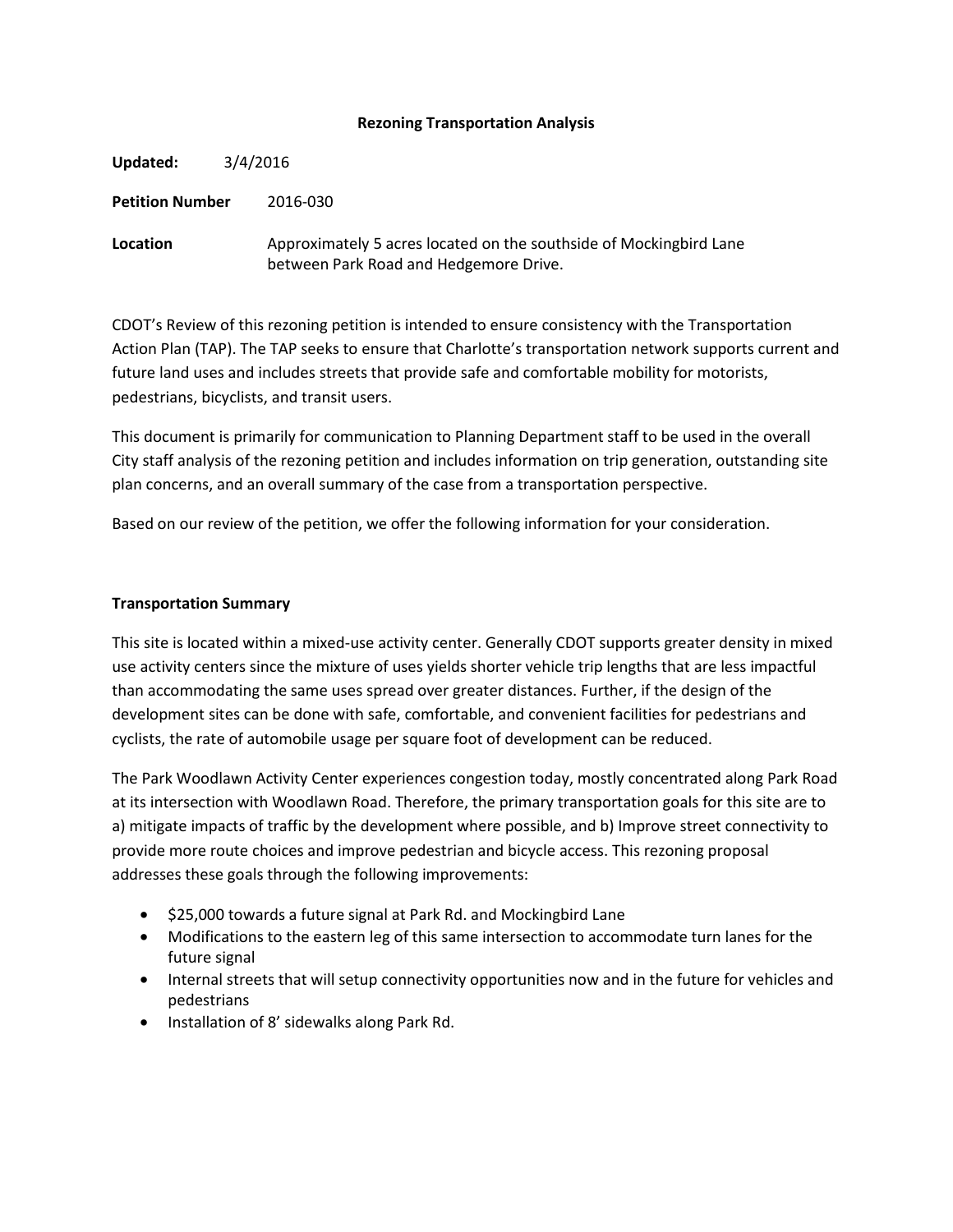## **Trip Generation**

|                     | <b>Existing Zoning</b> |           |                        |
|---------------------|------------------------|-----------|------------------------|
| Scenario            | Land Use               | Intensity | <b>Trip Generation</b> |
|                     |                        |           | (Vehicle               |
|                     |                        |           | trips/day)             |
| <b>Existing Use</b> | Office                 | 53k sf    | 800                    |
| Entitlement         |                        |           |                        |

|                   | <b>Proposed Zoning</b> |           |                                                  |
|-------------------|------------------------|-----------|--------------------------------------------------|
| Site Plan<br>Date | Land Use               | Intensity | <b>Trip Generation</b><br>(Vehicle<br>trips/day) |
| 2/19/16           | Apartments             | 360       | 3,900                                            |
|                   | Retail                 | 17k sf    |                                                  |

# **Resolved Issues**

1. The setback should be measured from the back of the future curbline, which is measured 34.5' from centerline of the existing roadway per the Park Woodlawn Area Plan. See below:



2. CDOT will seek participation in the expected signalization of Park Road and Mockingbird and Park Road in amount that will be determined by CDOT in a later update